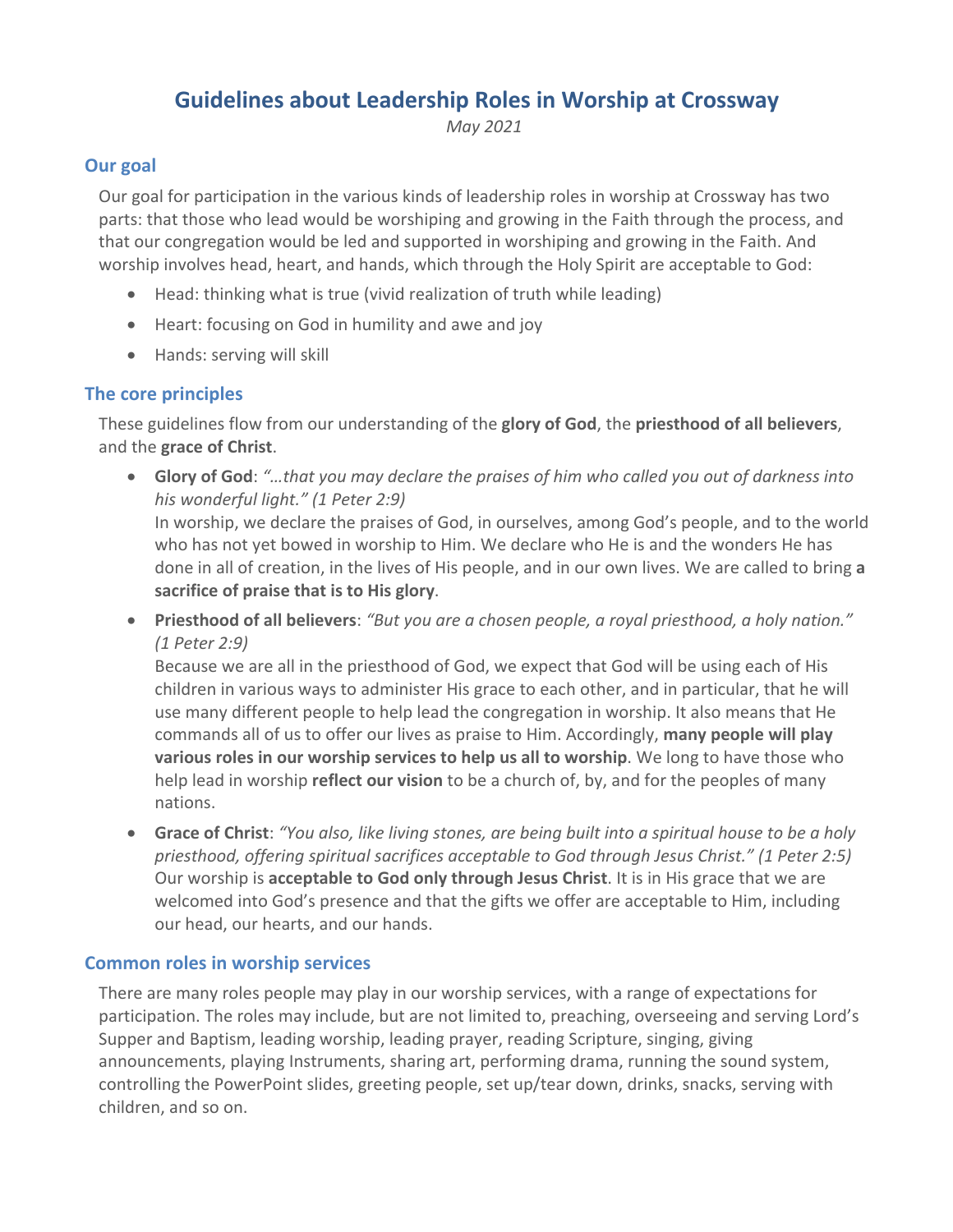#### **Guidelines for participation**

*Those who are interested in participating in these roles should speak with the pastor or the appropriate team leader. The following general guidelines express the thought process. Note that church membership is not required.* 

**In Christ**: We who lead are Christians

**Motivation**: We are worshipers who seek to support others in worship in accord with the vision of the church

**Integrity**: We are living out the Gospel in daily life. That is,

- we recognize that God as the holy creator who calls us to be holy in all we do
- we endeavor to be holy yet we fall short (that is, we sin)
- when we are (or become) aware of our sin, we turn to God for forgiveness through the work of Christ
- being forgiven, we rise to walk in His ways again

**Ability (giftedness)**: We have ability appropriate for the role we play (e.g., music, concern for others, communication, prayer) with effort to continue to grow in these areas, including appropriate preparation to serve in the particular role well. In addition, we try to discern a work of God that is through and around our skill, since He also works mysteriously, using people in ways that transcend our human abilities.

**Progressively**: In general, we anticipate that people will participate with the worship team initially in small steps, such as practicing with the team, then participating in a service or two, then participating on a regular basis. More prominent roles, such as being the lead vocal or lead instrument, may then follow after that. Progress to each step will come by mutual agreement with the appropriate team leader and the participant.

**With sensitivity to others**: We want to be sure that those who are up front are not distracting to people in the congregation, and are not a 'stumbling block' for them. There are good ways to be seen and noticed, since God chooses to use people to help accomplish His work. In that sense, we can serve as models for people, and we can help guide people in recognizing the presence and work of God. So the genuine response of people in worship can help lead others into a genuine experience of God in worship.

On the other hand, there are also problematic ways to be noticed. So we avoid wearing clothing that has words or symbols that are not specifically pointing to God. And we wear clothing that is consistent with an expectation of the holy presence of God. Our different cultures have different expectations for clothing, and we want to be sensitive to what might be problematic or distracting in different cultures. One particular example is modesty. We ask that clothing is long enough to cover the knees, that neck lines are not low, and that skin is not visible in between.

In addition, it is important to pursue reconciliation if there is conflict with others in the church (see Matthew 5:21-24). It would be better to wait for peace than to be in a position of leadership in worship when there are unresolved issues.

#### **How these principles are applied**

After initial participation, the above guidelines are primarily "self-applied" (that is, between the individual and God). Yet there are times when conversations with the appropriate leader (e.g., pastor